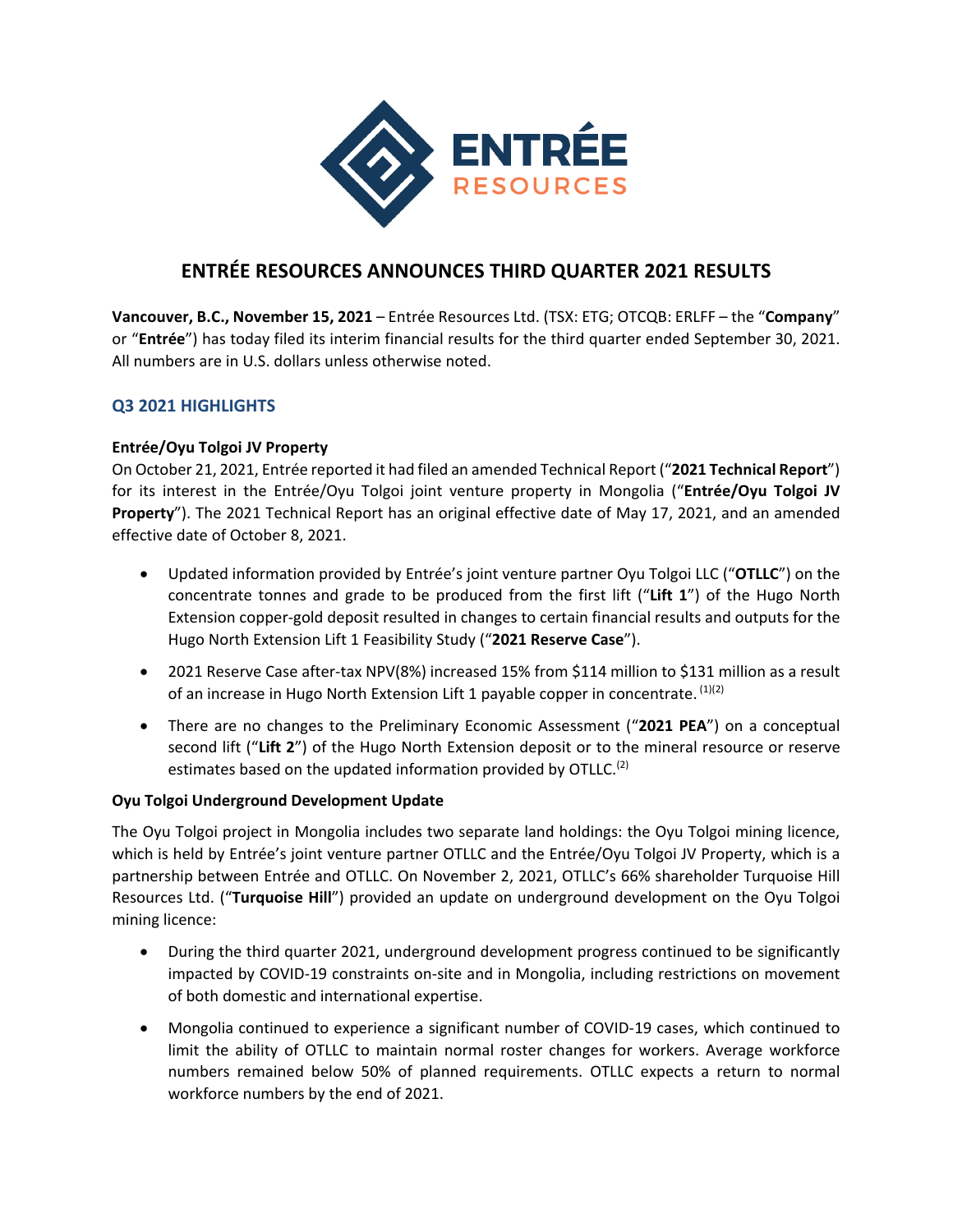- All workers at the Oyu Tolgoi site have had two doses of vaccine, and a third dose program is well advanced.
- The scheduled mid-2021 commencement of the undercut on the Oyu Tolgoi mining licence remains delayed pending resolution of certain non-technical undercut criteria. Turquoise Hill continues to engage Rio Tinto and various Mongolian governmental bodies in an effort to resolve outstanding issues. Turquoise Hill reported that together with Rio Tinto, it recently tabled a proposal to the Government of Mongolia which Turquoise Hill believes addresses all major outstanding issues while ensuring that OTLLC will continue to deliver compelling value to all partners.
- Design optimization study work continues on Panels 1 and 2. The Hugo North Extension deposit is located at the northern portion of Panel 1. To support these studies, additional data is being collected from surface and underground drilling. This data is used to refine the structural and geotechnical models, which form the basis of the mine design. Although drilling has been hampered by COVID-19 cases and restrictions on the movement of people, Turquoise Hill reported that study work remains broadly on schedule, with the Panel 1 study scheduled for completion in early 2023.
- Progress on Shafts 3 and 4 has been impacted by quarantine requirements and international travel restrictions related to COVID‐19. No significant development progress was made during the third quarter 2021. Shafts 3 and 4 are required to provide ventilation to support production from Panels 1 and 2 during ramp up to 95,000 tonnes per day. OTLLC has advised Turquoise Hill that a 9-month delay on Shafts 3 and 4 is currently forecast. Commencement of Panel 1 is currently forecast to occur approximately 11 months later than the Definitive Estimate. Efforts continue to minimize the delays to Panels 1 and 2 due to ventilation constraints ahead of commissioning of Shafts 3 and 4. Sinking of Shaft 4 recommenced in mid‐October and preparatory work for Shaft 3 is continuing.
- At the end of the third quarter 2021, cumulative underground development progress was 60,085 equivalent metres with cumulative conveyor to surface advancement of 15,174 equivalent metres. Turquoise Hill anticipates that development rates will continue to be impacted by COVID‐ 19 restrictions and controls into the fourth quarter 2021.
- In September 2021, the updated Resources and Reserves ("**RR19**") was approved by the Minerals Council of Mongolia. OTLLC expects to submit the 2020 Oyu Tolgoi Feasibility Study ("**OTFS20**") for assessment once the RR19 registration process progresses further.

### **Corporate**

- Q3 2021 operating loss was \$0.5 million compared to an operating loss of \$0.4 million in Q3 2020.
- Q3 2021 operating cash outflow before working capital was \$0.5 million compared to \$0.3 million in Q3 2020.
- As at September 30, 2021, the cash balance was \$6.7 million and the working capital balance was \$6.7 million.
- The Company recognizes the unprecedented situation surrounding the ongoing COVID-19 pandemic and is closely monitoring the effect of the COVID-19 pandemic on its business and operations and will continue to update the market on the impacts to the Company's business and operations in relation to these extraordinary circumstances.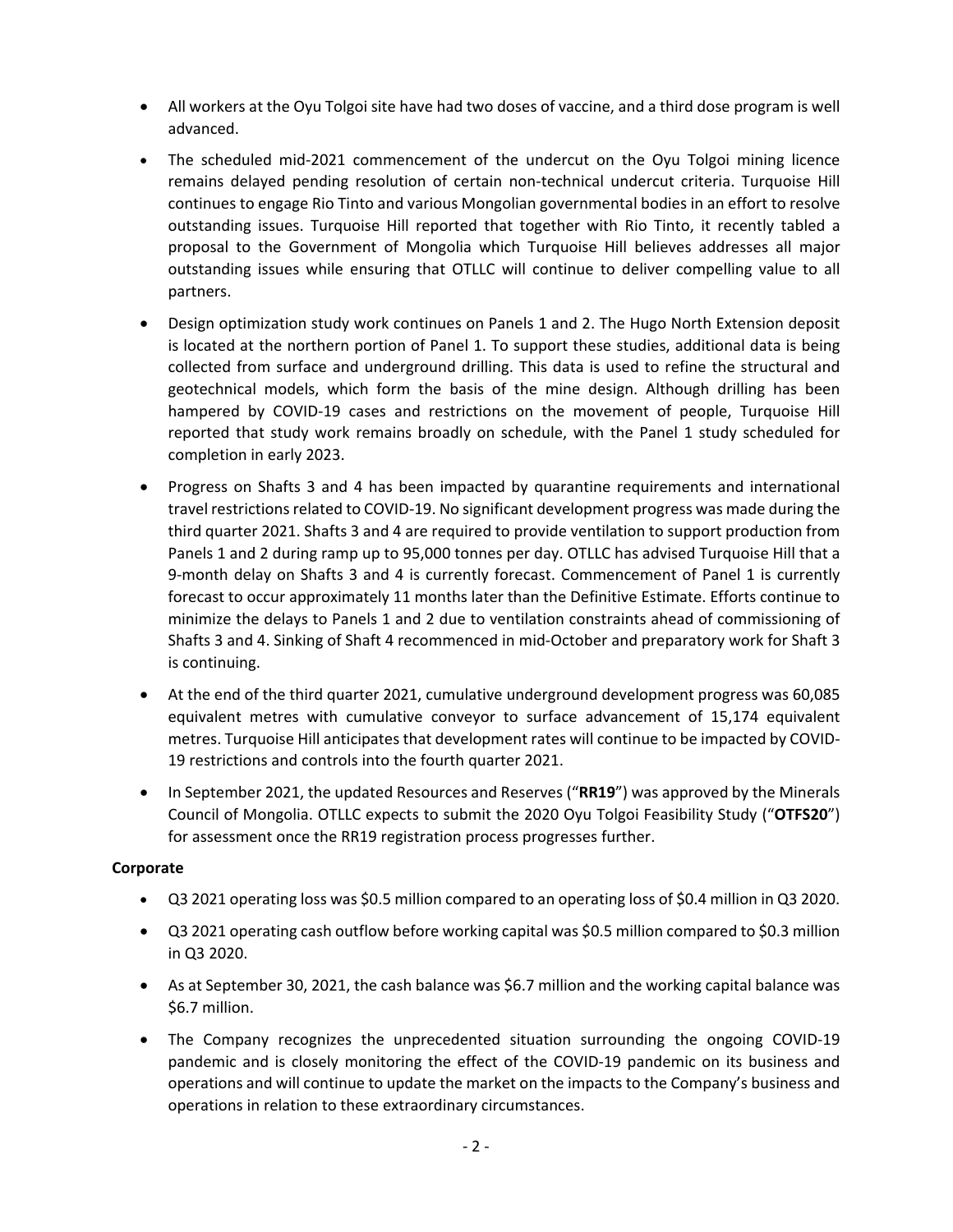- The 2021 Technical Report assumes first development production from Hugo North Extension Lift 1 in H2 2022. The Company continues to monitor the situation in Mongolia including with respect to possible delays to commencement of Panel 1. The Company will assess the potential impact of any delays as it becomes aware of them and will update the market accordingly.
- (1) Long term metal prices used in the net present value economic analysis are: copper US\$3.25/lb, gold US\$1,591.00/oz and silver US\$21.08/oz.
- (2) The 2021 Reserve Case and the 2021 PEA are based on information in OTLLC's OTFS20 or otherwise provided by OTLLC. Neither OTFS20 nor the results of the 2021 Reserve Case and 2021 PEA reflect the impacts of the COVID‐19 pandemic or potential delays pending the resolution by OTLLC of certain non-technical issues, which are ongoing and continue to be assessed by OTLLC.

### **OUTLOOK AND STRATEGY**

The Company's primary objective for the 2021 year is to work with other Oyu Tolgoi stakeholders to advance potential amendments to the joint venture agreement (the "**Entrée/Oyu Tolgoi JVA**") that currently governs the relationship between Entrée and OTLLC and upon finalization, transfer the Shivee Tolgoi and Javhlant mining licences to OTLLC as manager of the Entrée/Oyu Tolgoi joint venture (the "**Entrée/Oyu Tolgoi JV**"). The form of Entrée/Oyu Tolgoi JVA was agreed between the parties in 2004, prior to the execution of the 2009 Oyu Tolgoi Investment Agreement among the Government of Mongolia, OTLLC, Rio Tinto and Turquoise Hill and commencement of underground development. The Company currently is registered in Mongolia as the 100% ultimate holder of the Shivee Tolgoi and Javhlant mining licences.

The Company believes that amendments that align the interests of all stakeholders as they are now understood, would be in the best interests of all stakeholders, provided there is no net erosion of value to Entrée. No agreements have been finalized and there are no assurances agreements may be finalized in the future.

The Company's interim financial statements and Management's Discussion and Analysis ("**MD&A**") for the third quarter ended September 30, 2021 are available on the Company's website at www.EntreeResourcesLtd.com, on SEDAR at www.sedar.com and on EDGAR at www.sec.gov.

### **QUALIFIED PERSON**

Robert Cinits, P.Geo., consultant to Entrée and the Company's former Vice President, Corporate Development, and a Qualified Person as defined by NI 43‐101, has approved the technical information in this release.For further information on the Entrée/Oyu Tolgoi JV Property, see the 2021 Technical Report titled "Entrée/Oyu Tolgoi Joint Venture Project, Mongolia, NI 43‐101 Technical Report", with an effective date of October 8, 2021, available on SEDAR at www.sedar.com.

### **ABOUT ENTRÉE RESOURCES LTD.**

Entrée Resources Ltd. is a Canadian mining company with a unique carried joint venture interest on a significant portion of one of the world's largest copper-gold projects – the Oyu Tolgoi project in Mongolia. Entrée has a 20% or 30% carried participating interest in the Entrée/Oyu Tolgoi JV, depending on the depth of mineralization. Sandstorm Gold Ltd., Rio Tinto and Turquoise Hill are major shareholders of Entrée, holding approximately 25%, 9% and 8% of the shares of the Company, respectively. More information about Entrée can be found at www.EntreeResourcesLtd.com.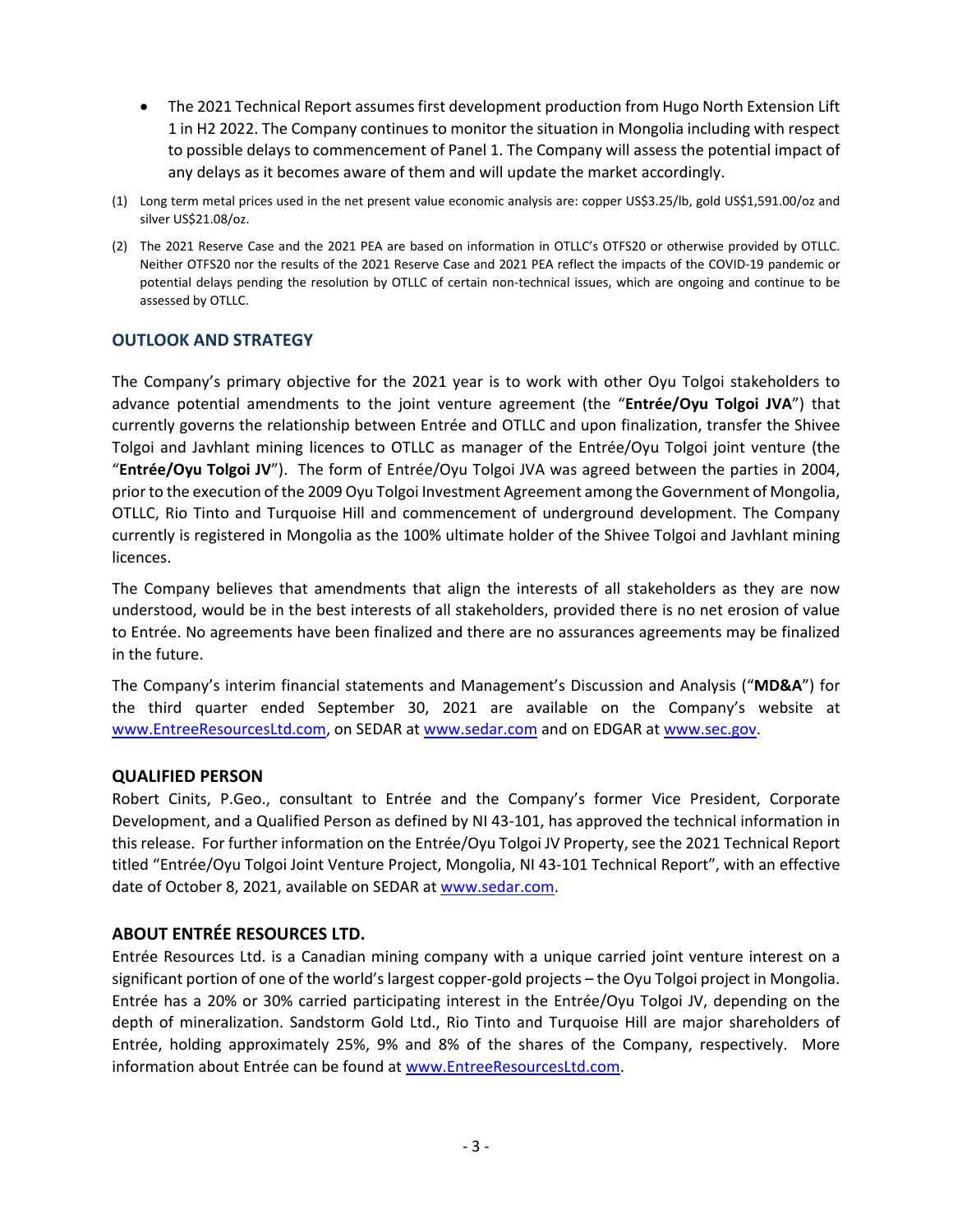#### **FURTHER INFORMATION**

David Jan Investor Relations Entrée Resources Ltd. Tel: 604‐687‐4777 | Toll Free: 1‐866‐368‐7330 E‐mail: djan@EntreeResourcesLtd.com

*This News Release contains forward‐looking statements within the meaning of the United States Private Securities Litigation Reform Act of 1995 and forward‐looking information within the meaning of applicable Canadian securities laws with respect to corporate strategies and plans; the value and potential value of assets and the ability of Entrée to maximize returns to shareholders; timing and status of Oyu Tolgoi underground development; the expected timing of first development production from Lift 1 of the Entrée/Oyu Tolgoi JV Property; future commodity prices; the estimation of mineral reserves and resources; the realization of mineral reserve and resource estimates; projected mining and process recovery rates; estimates of capital and operating costs, mill throughput, cash flows and mine life; anticipated business activities; and future financial performance.* 

*In certain cases, forward‐looking statements and information can be identified by the use of words such as "plans", "expects" or "does not expect", "is expected", "budgeted", "scheduled", "estimates", "forecasts", "intends", "anticipates", or "does not anticipate" or "believes" or variations of such words and phrases or statements that certain actions, events or results "may", "could", "would", "might", "will be taken", "occur" or "be achieved". While the Company has based these forward‐looking statements on its expectations about future events as at the date that such statements were prepared, the statements are not a guarantee of Entrée's future performance and are based on numerous assumptions regarding present and future business strategies; the correct interpretation of agreements, laws and regulations; local and global economic conditions and negotiations and the environment in which Entrée will operate in the future, including commodity prices, projected grades, projected dilution, anticipated capital and operating costs, anticipated future production and cash flows, and the anticipated location of certain infrastructure and sequence of mining within and across panel boundaries; the construction and continued development of the Oyu Tolgoi underground mine; and the status of Entrée's relationship and interaction with the Government of Mongolia, OTLLC, Rio Tinto and Turquoise Hill.* 

- *With respect to the construction and continued development of the Oyu Tolgoi underground mine, important risks, uncertainties and factors which could cause actual results to differ materially from future results expressed or implied by such forward‐looking statements and information include, amongst others, the timing and cost of the construction and expansion of mining and processing facilities; the timing and availability of a long term domestic power source for Oyu Tolgoi (or the availability of financing for OTLLC or the Government of Mongolia to construct such a source); the willingness of third parties to extend existing power arrangements; the potential impact of COVID‐ 19, including any restrictions imposed by health and governmental authorities relating thereto; the implementation and successful execution of the funding plan that is the subject of a Heads of Agreement between Rio Tinto and Turquoise Hill and the amount of any additional future funding gap to complete the Oyu Tolgoi underground project and the amount and potential sources of additional funding required therefor, all as contemplated by the Heads of Agreement, as well as potential delays in the ability of Turquoise Hill and OTLLC to proceed with the funding elements contemplated by the Heads of Agreement as a result of delays in approving or non‐approval of additional investment by the OTLLC board; the timing and ultimate resolution of certain non‐technical undercut criteria; the impact of changes in, changes in interpretation to or changes in enforcement of, laws, regulations and government practices in Mongolia; delays, and the costs which would result from delays, in the development of the underground mine; the status of the relationship and interactions and discussions between OTLLC, Rio Tinto and Turquoise Hill with the Government of Mongolia on the continued operation and development of Oyu Tolgoi,*  including with respect to the Definitive Estimate and the potential termination, amendment or replacement of the Oyu Tolgoi Investment *Agreement or the 2015 Oyu Tolgoi Underground Mine Development and Financing Plan ("Mine Plan") as well as the willingness of the Government of Mongolia to further engage in meaningful discussions with Turquoise Hill, Rio Tinto and OTLLC; the willingness and ability of the parties to the Oyu Tolgoi Investment Agreement and the Mine Plan to amend or replace either such agreement; the approval or non‐ approval by the OTLLC board of additional investment and the likely consequences on the timing and overall economic value of the Oyu Tolgoi project, including significant delays to first sustainable production from the Oyu Tolgoi mining licence; the nature and quantum of*  the current and projected economic benefits to Mongolia resulting from the continued operation of Oyu Tolgoi; the anticipated location of *certain infrastructure and sequence of mining within and across panel boundaries; projected commodity prices and their market demand; and production estimates and the anticipated yearly production of copper, gold and silver at the Oyu Tolgoi underground mine.*
- *The 2021 PEA is based on a conceptual mine plan that includes Inferred resources. Numerous assumptions were made in the preparation of the 2021 PEA, including with respect to mineability, capital and operating costs, production schedules, the timing of construction and expansion of mining and processing facilities, and recoveries, that may change materially once production commences at Hugo North Extension Lift 1 and additional development and capital decisions are required. Any changes to the assumptions underlying the 2021 PEA could cause actual results to be materially different from any future results, performance or achievements expressed or implied by forward‐ looking statements and information relating to the 2021 PEA.*

*Other risks, uncertainties and factors which could cause actual results, performance or achievements of Entrée to differ materially from future results, performance or achievements expressed or implied by forward‐looking statements and information include, amongst others, unanticipated costs, expenses or liabilities; discrepancies between actual and estimated production, mineral reserves and resources and metallurgical recoveries; development plans for processing resources; matters relating to proposed exploration or expansion; mining operational and development risks, including geotechnical risks and ground conditions; regulatory restrictions (including environmental regulatory restrictions and liability); risks related to international operations, including legal and political risk in Mongolia; risks related to the potential impact of global or national health concerns, including the COVID‐19 (coronavirus) pandemic; risks associated with changes in the attitudes of governments to*